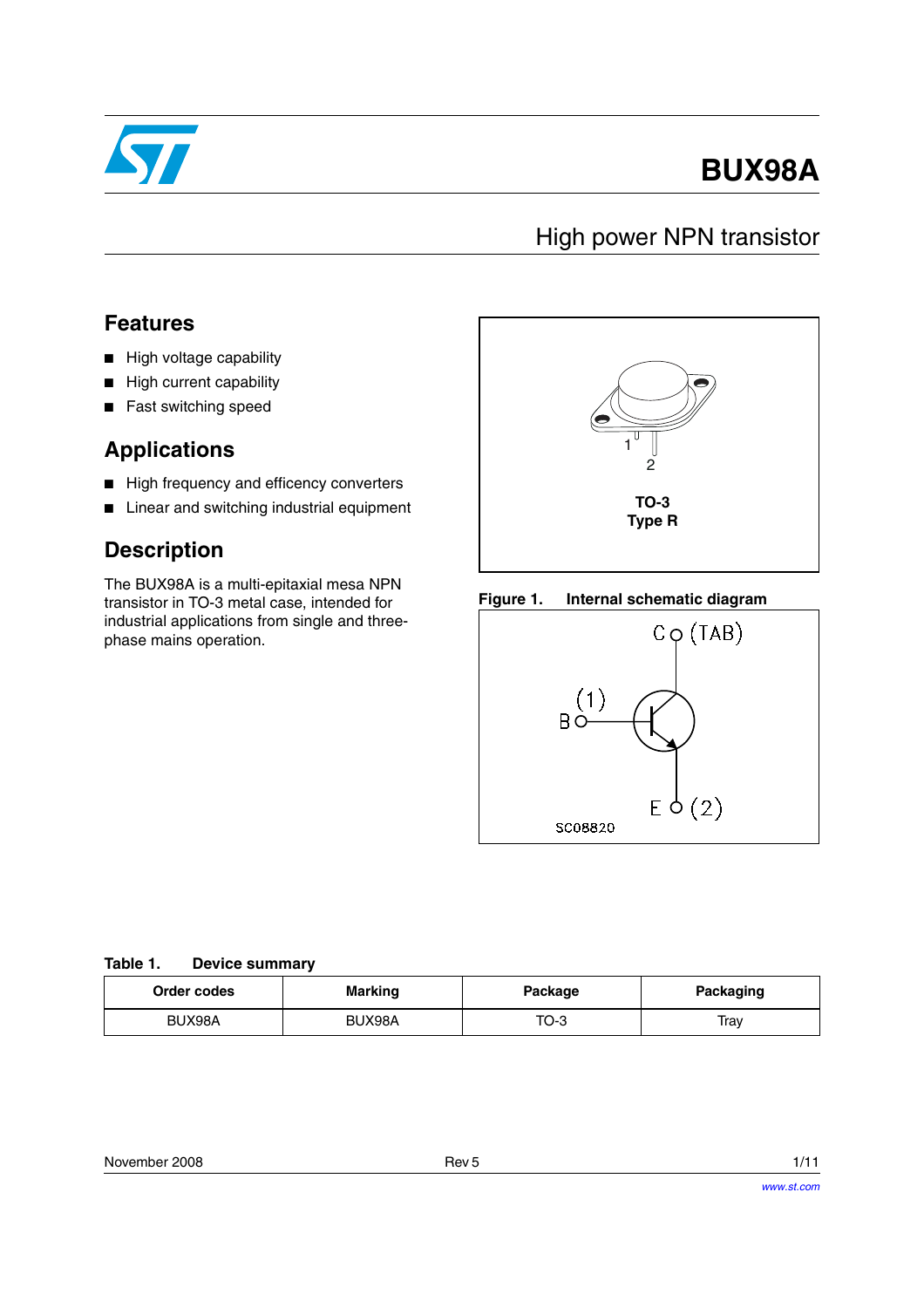## **Content**

| $1 \quad \Box$          |  |
|-------------------------|--|
| 2 <sup>1</sup>          |  |
|                         |  |
| $\overline{3}$          |  |
| $\overline{\mathbf{4}}$ |  |
| 5                       |  |

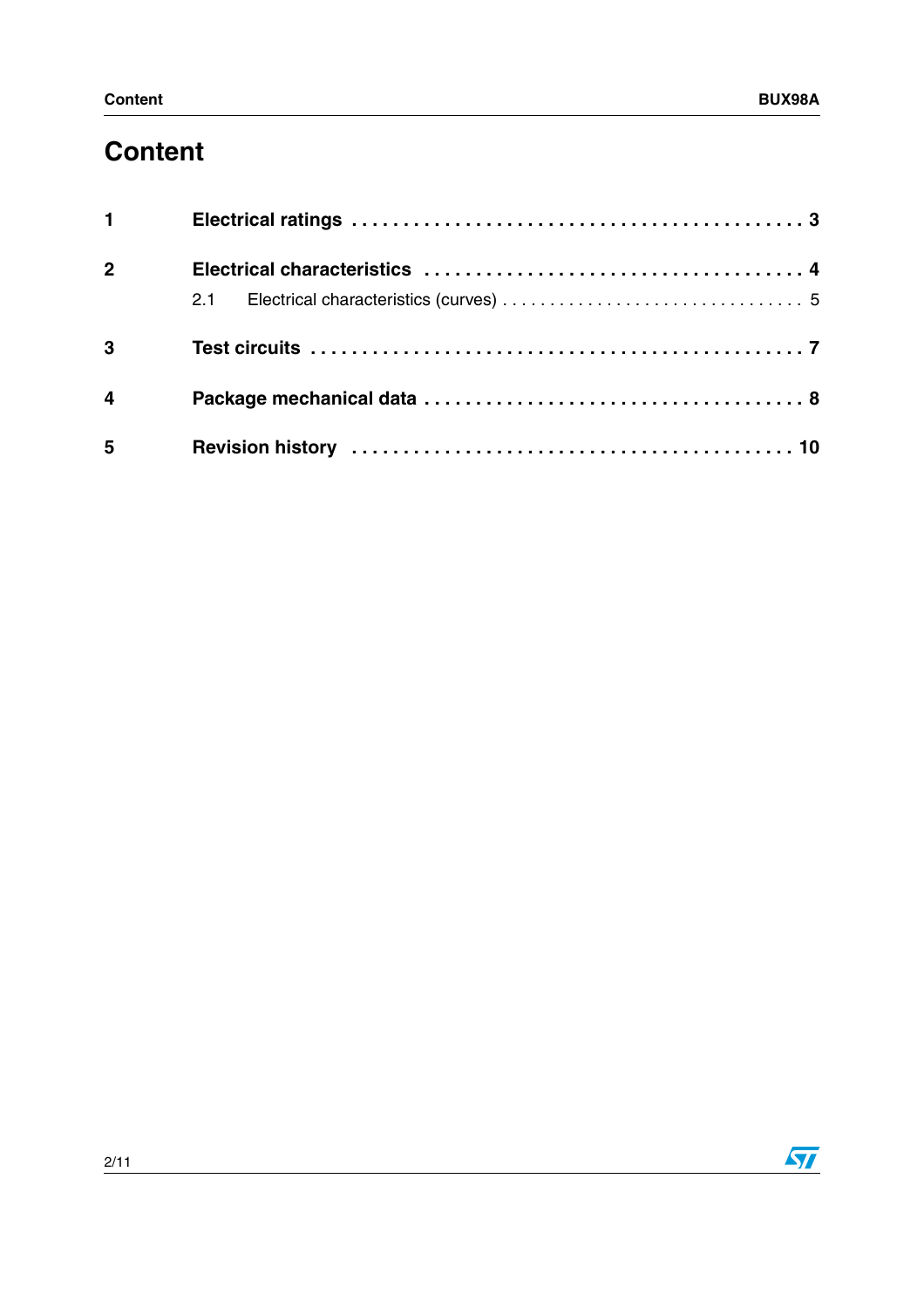# **1 Electrical ratings**

| Table 2. | Absolute maximum ratings |  |
|----------|--------------------------|--|
|          |                          |  |

| <b>Symbol</b>          | <b>Parameter</b>                                             | <b>Value</b>   | Unit       |
|------------------------|--------------------------------------------------------------|----------------|------------|
| <b>V<sub>CER</sub></b> | Collector-emitter voltage ( $R_{BF} \le 10 \Omega$ )         | 1000           | v          |
| $V_{CES}$              | Collector-emitter voltage ( $V_{BE} = 0$ )                   | 1000           | v          |
| V <sub>CEO</sub>       | Collector-emitter voltage ( $I_B = 0$ )                      | 450            | v          |
| V <sub>EBO</sub>       | Emitter-base voltage ( $I_C = 0$ )                           | $\overline{7}$ | $\vee$     |
| $I_{\rm C}$            | Collector current                                            | 30             | A          |
| $I_{CM}$               | Collector peak current ( $t_p \le 5$ ms)                     | 60             | A          |
| $I_{\text{CP}}$        | Collector peak current non repetitive $(t_0 \le 20 \,\mu s)$ | 80             | A          |
| l <sub>B</sub>         | Base current                                                 | 8              | A          |
| <sup>I</sup> BM        | Base peak current ( $t_p \le 5$ ms)                          | 30             | A          |
| $P_{TOT}$              | Total power dissipation at $T_c = 25$ °C                     | 250            | w          |
| $T_{\text{stg}}$       | $-65$ to 200<br>Storage temperature                          |                | $^{\circ}$ |
| $T_{\rm J}$            | Max. operating junction temperature                          | 200            |            |

#### **Table 3. Thermal data**

| Symbol                         | <b>Parameter</b>                      | Value | Unit          |
|--------------------------------|---------------------------------------|-------|---------------|
| $R_{\mathsf{thi}\text{-case}}$ | Thermal resistance junction-case max. |       | $\degree$ C/W |

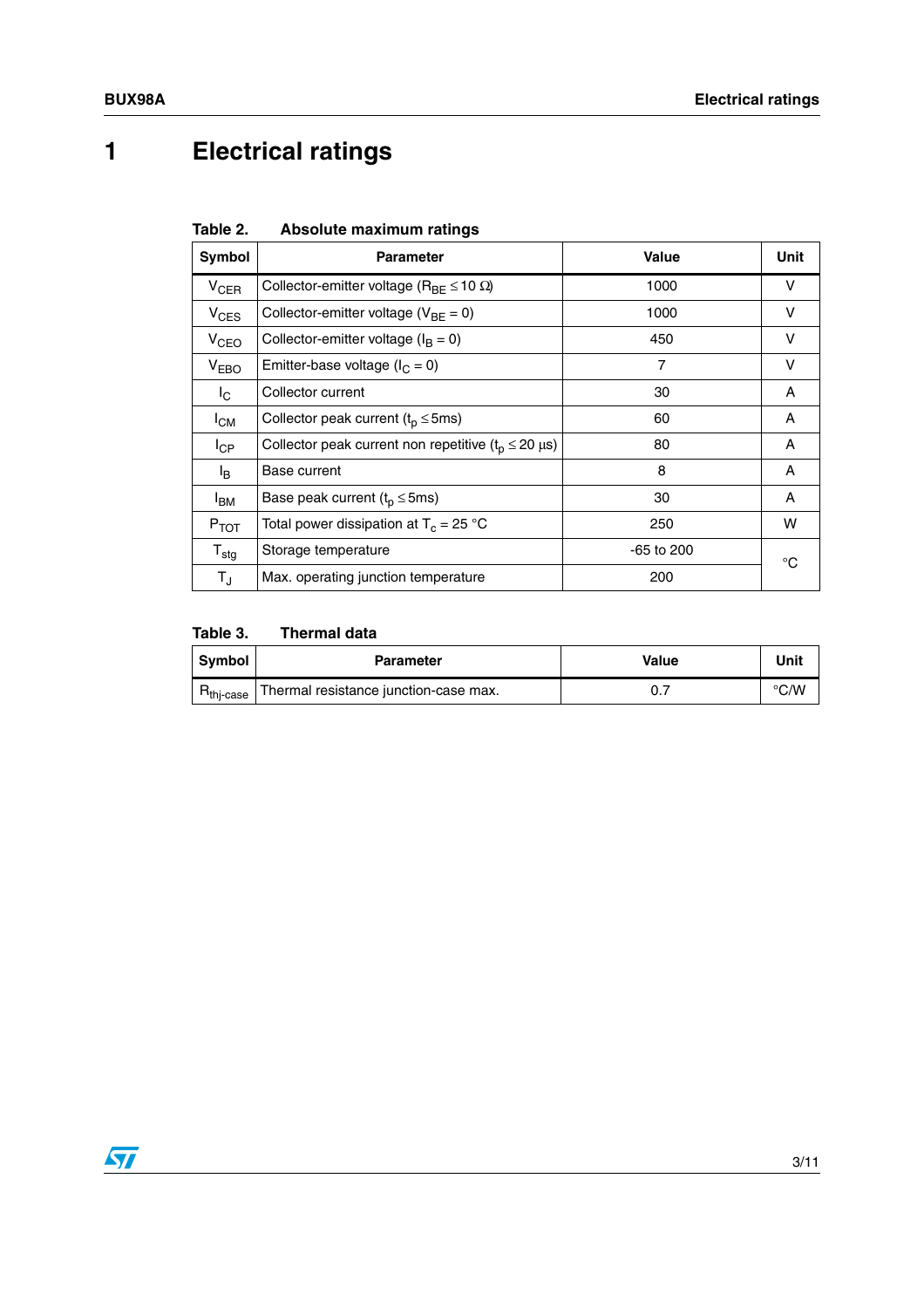## <span id="page-3-0"></span>**2 Electrical characteristics**

 $(T_{\text{case}} = 25 \text{ °C};$  unless otherwise specified)

|               | Table 4. | <b>Electrical characteristics</b> |                 |
|---------------|----------|-----------------------------------|-----------------|
| <b>Symbol</b> |          | <b>Parameter</b>                  | <b>Test cor</b> |

| <b>Symbol</b>                 | <b>Parameter</b><br><b>Test conditions</b>                              |                                                                    | Min. | Typ. | Max.           | <b>Unit</b>    |
|-------------------------------|-------------------------------------------------------------------------|--------------------------------------------------------------------|------|------|----------------|----------------|
| $I_{CES}$                     | Collector cut-off current<br>$(V_{BF} = 0)$                             | $V_{CF} = 1000 V$<br>$V_{CF}$ = 1000 V T <sub>C</sub> = 125 °C     |      |      | 400<br>4       | μA<br>mA       |
| $I_{CER}$                     | Collector cut-off current<br>$(R_{BE} = 10 \Omega)$                     | $V_{CF} = 1000 V$<br>$V_{CF}$ = 1000 V T <sub>C</sub> = 125 °C     |      |      | 1.<br>8        | μA<br>μA       |
| $I_{\text{CEO}}$              | Collector cut-off current<br>$(I_{\rm R} = 0)$                          | $V_{CF} = 1000 V$                                                  |      |      | 2              | mA             |
| <b>IEBO</b>                   | Emitter cut-off current<br>$(I_C = 0)$                                  | $V_{FB} = 5 V$                                                     |      |      | 2              | mA             |
| $V_{CEO(sus)}$ <sup>(1)</sup> | Collector-emitter<br>$I_C = 200$ mA<br>sustaining voltage ( $I_B = 0$ ) |                                                                    | 450  |      |                | V              |
| $V_{\text{CER(sus)}}^{(1)}$   | Collector-emitter<br>sustaining voltage<br>$(R_{BF} = 10 \Omega)$       | $I_C = 1 A$<br>$L = 2$ mH                                          |      |      |                | V              |
| $V_{CE(sat)}(1)$              | Collector-emitter<br>saturation voltage                                 | $I_C = 16 A$<br>$I_B = 3.2 A$<br>$I_C = 24 A$<br>$I_B = 5 A$       |      |      | 1.5<br>5       | V<br>V         |
| $V_{BE(sat)}(1)$              | Base-emitter saturation<br>voltage                                      | $I_B = 3.2 A$<br>$I_C = 16 A$                                      |      |      | 1.6            | V              |
| $t_{on}$<br>$t_{s}$<br>$t_f$  | Resistive load<br>Turn-on time<br>Storage time<br>Fall time             | $I_C = 16 A$ $V_{CC} = 150 V$<br>$I_{B(0n)} = -I_{B(off)} = 3.2 A$ |      |      | 1.<br>3<br>0.8 | μs<br>μs<br>μs |

1. Pulsed duration = 300  $\mu$ s, duty cycle ≤1.5%

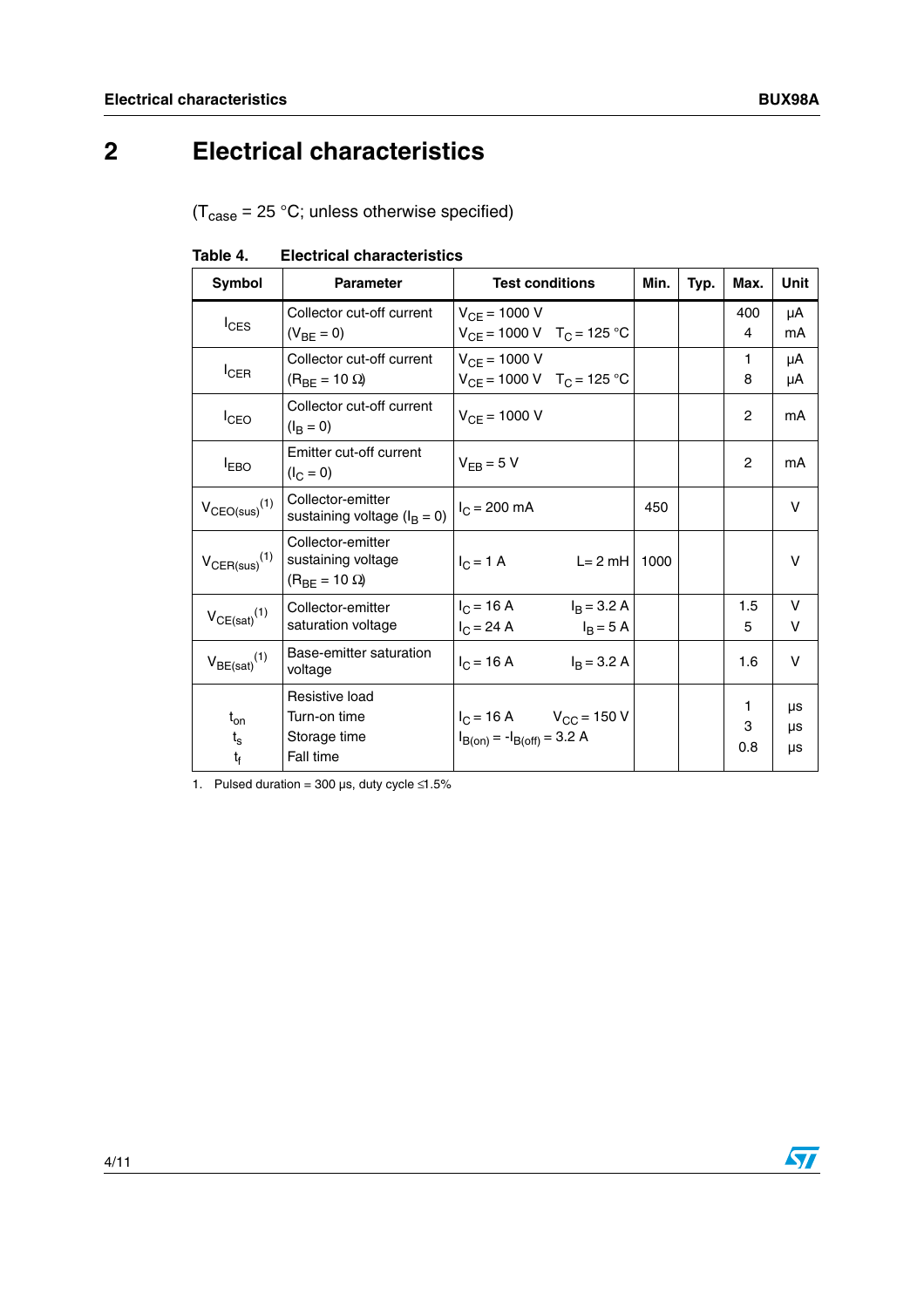## <span id="page-4-0"></span>**2.1 Electrical characteristics (curves)**

Figure 2. Safe operating area **Figure 3. Derating curve** 

#### AM03274v1 AM03123v1  $P_{\text{tot}}$ <br> $(\%)$  $\left| \begin{array}{c} C(A) \\ 400 \end{array} \right|$ PULSE OPERATION \*  $\overline{P_{\text{C}}$  MAX<br>PULSED  $\begin{array}{c} 200 \\ 100 \end{array}$ ╈  $1\mu$ s 100  $\searrow$  $\frac{1}{50\mu s}$  $\overline{2}$ W ٦III I<sub>C</sub> MAX<br>CONT.  $10$ 80 D.C. OPERATION  $\sqrt{\frac{1}{1}}$ 60  $I_{S/B}$  $0.4$ \* For single non 40  $0.2$  $\pm\pi$  $0.1$ T 20  $0.04$  $0.0$  $\frac{1}{4}$  6 10 <u> Hill</u> TITTII  $0.01$  $\frac{1}{6}100$ Ŧ 200  $T_c$  (°C)  $\mathbf 0$ 50 100 150  $V_{CE}(V)$







Figure 4. DC current gain **Figure 5. Collector-emitter saturation voltage** 

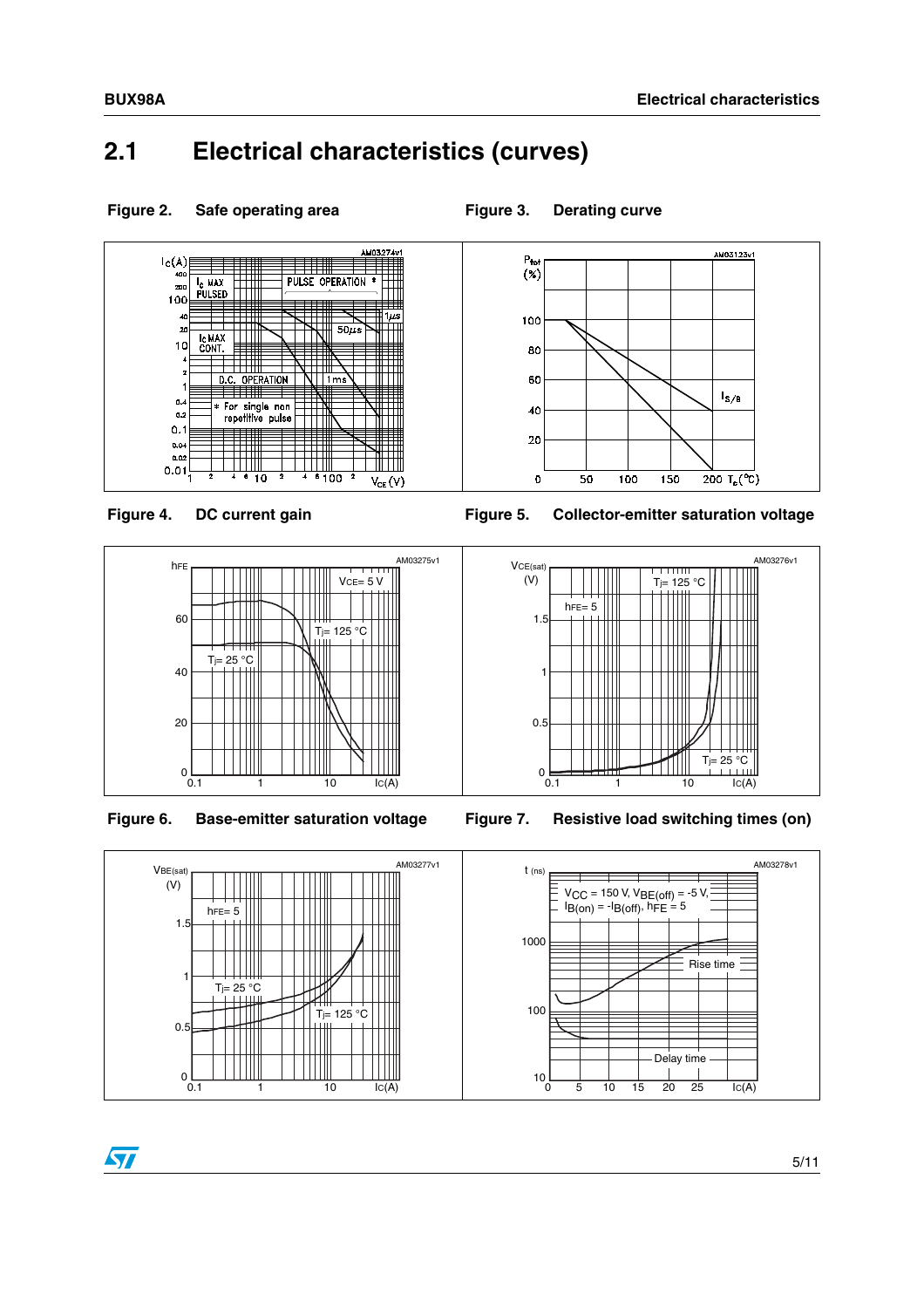#### **Figure 8. Resistive load switching times (off) Figure 9. Reverse biased SOA**



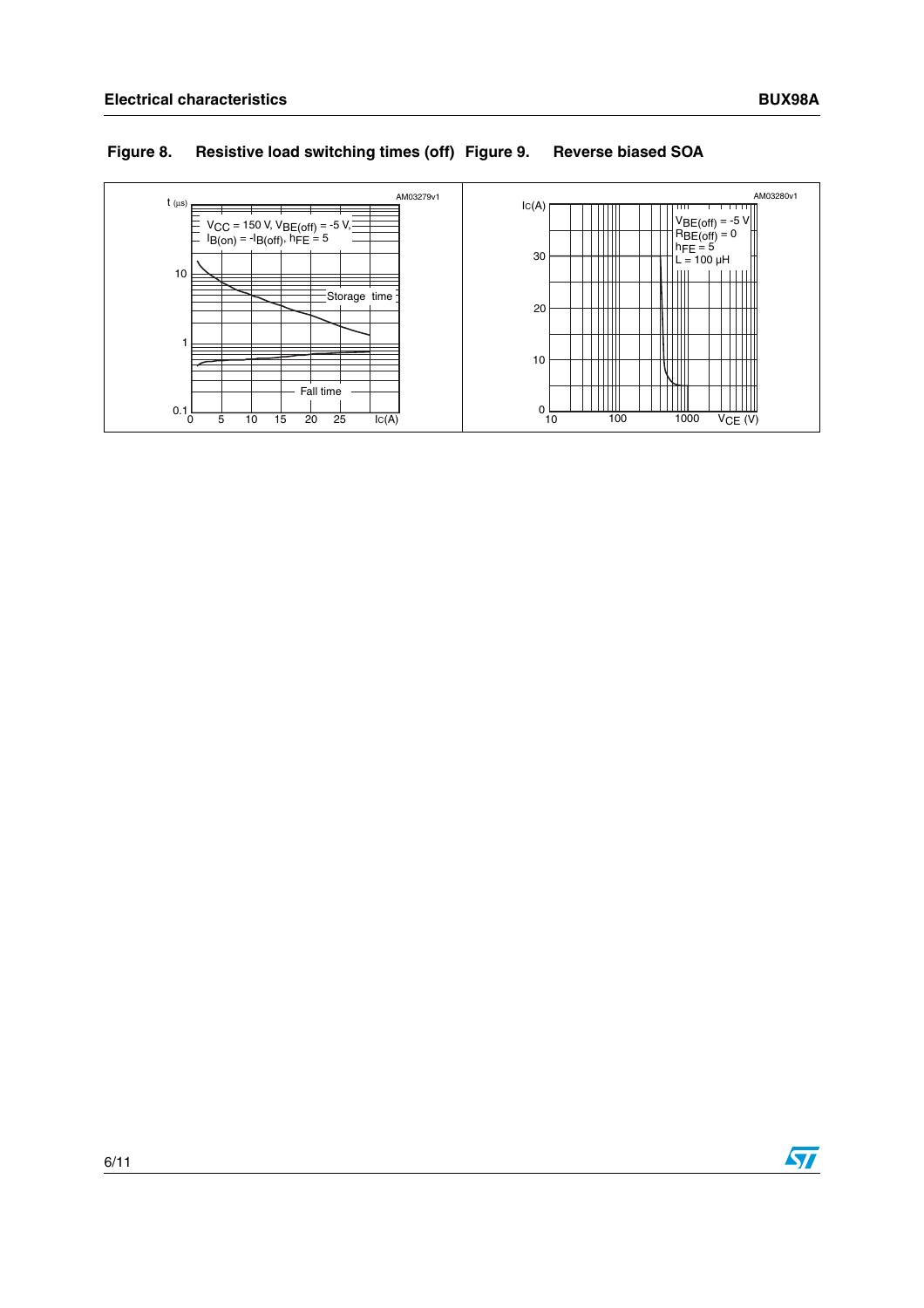## <span id="page-6-0"></span>**3 Test circuits**



**Figure 10. Resistive load switching test circuit**

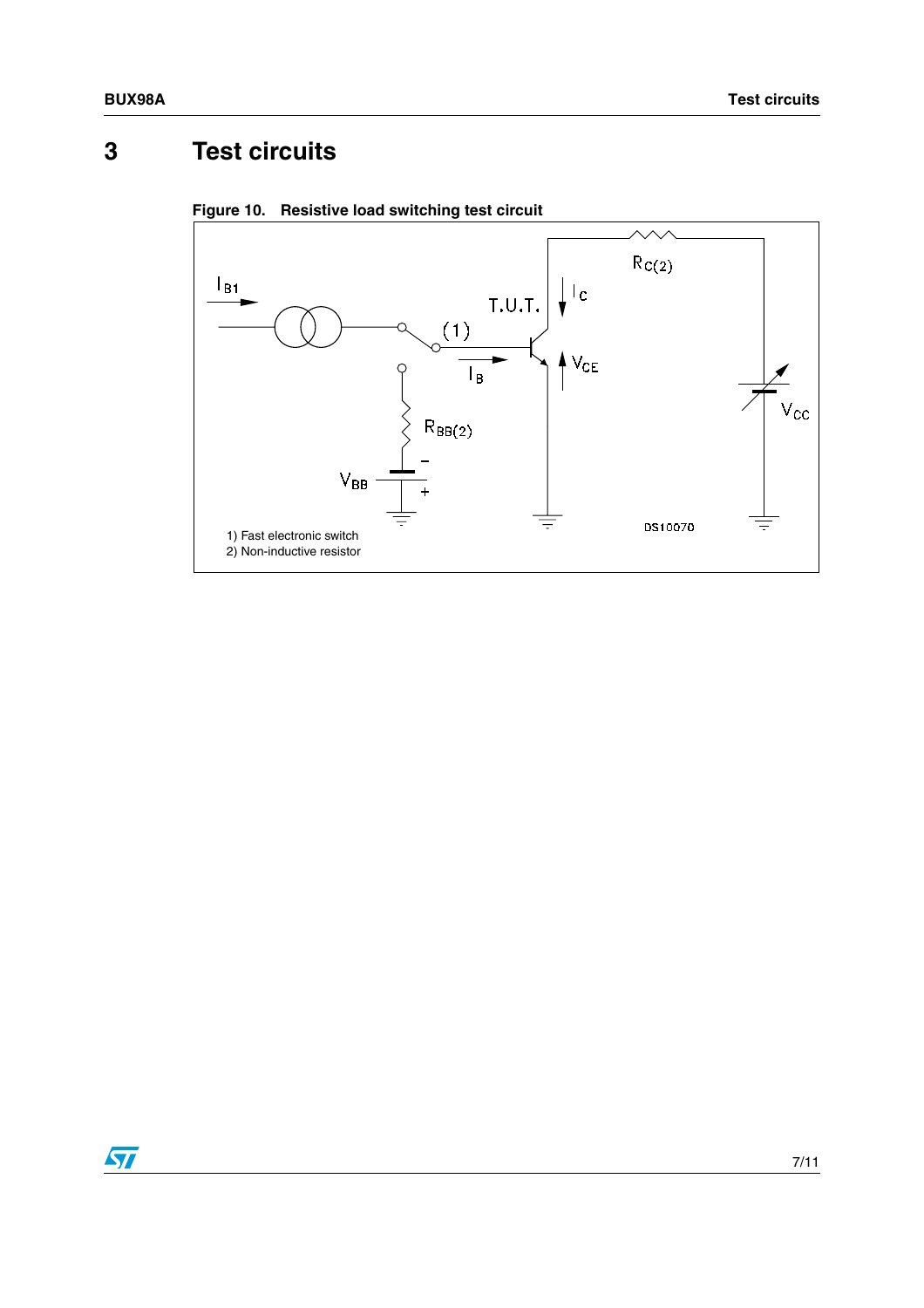### <span id="page-7-0"></span>**4 Package mechanical data**

In order to meet environmental requirements, ST offers these devices in ECOPACK® packages. These packages have a lead-free second level interconnect . The category of second level interconnect is marked on the package and on the inner box label, in compliance with JEDEC Standard JESD97. The maximum ratings related to soldering conditions are also marked on the inner box label. ECOPACK is an ST trademark. ECOPACK specifications are available at: www.st.com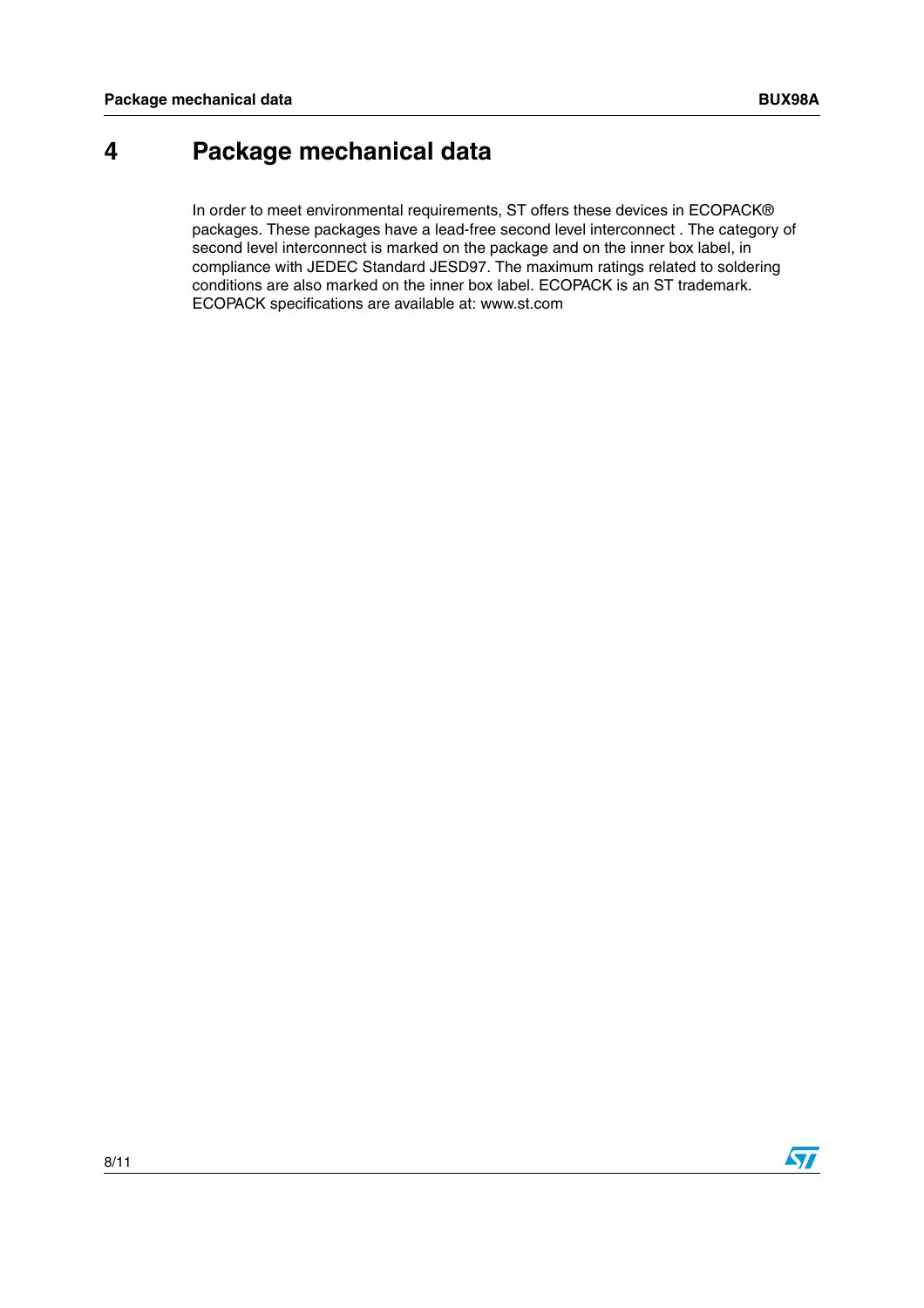$\overline{r}$ 

| DIM.         |      | mm    |       |       | inch  |       |
|--------------|------|-------|-------|-------|-------|-------|
|              | MIN. | TYP.  | MAX.  | MIN.  | TYP.  | MAX.  |
| A            |      | 11.7  |       |       | 0.460 |       |
| $\mathsf B$  | 0.96 |       | 1.10  | 0.037 |       | 0.043 |
| $\mathsf C$  |      |       | 1.70  |       |       | 0.066 |
| D            |      |       | 8.7   |       |       | 0.342 |
| E            |      |       | 20.0  |       |       | 0.787 |
| G            |      | 10.9  |       |       | 0.429 |       |
| ${\sf N}$    |      | 16.9  |       |       | 0.665 |       |
| $\mathsf{P}$ |      |       | 26.2  |       |       | 1.031 |
| $\mathsf{R}$ | 3.88 |       | 4.09  | 0.152 |       | 0.161 |
| U            |      |       | 39.50 |       |       | 1.555 |
| $\vee$       |      | 30.10 |       |       | 1.185 |       |

**TO-3 type R Mechanical data**



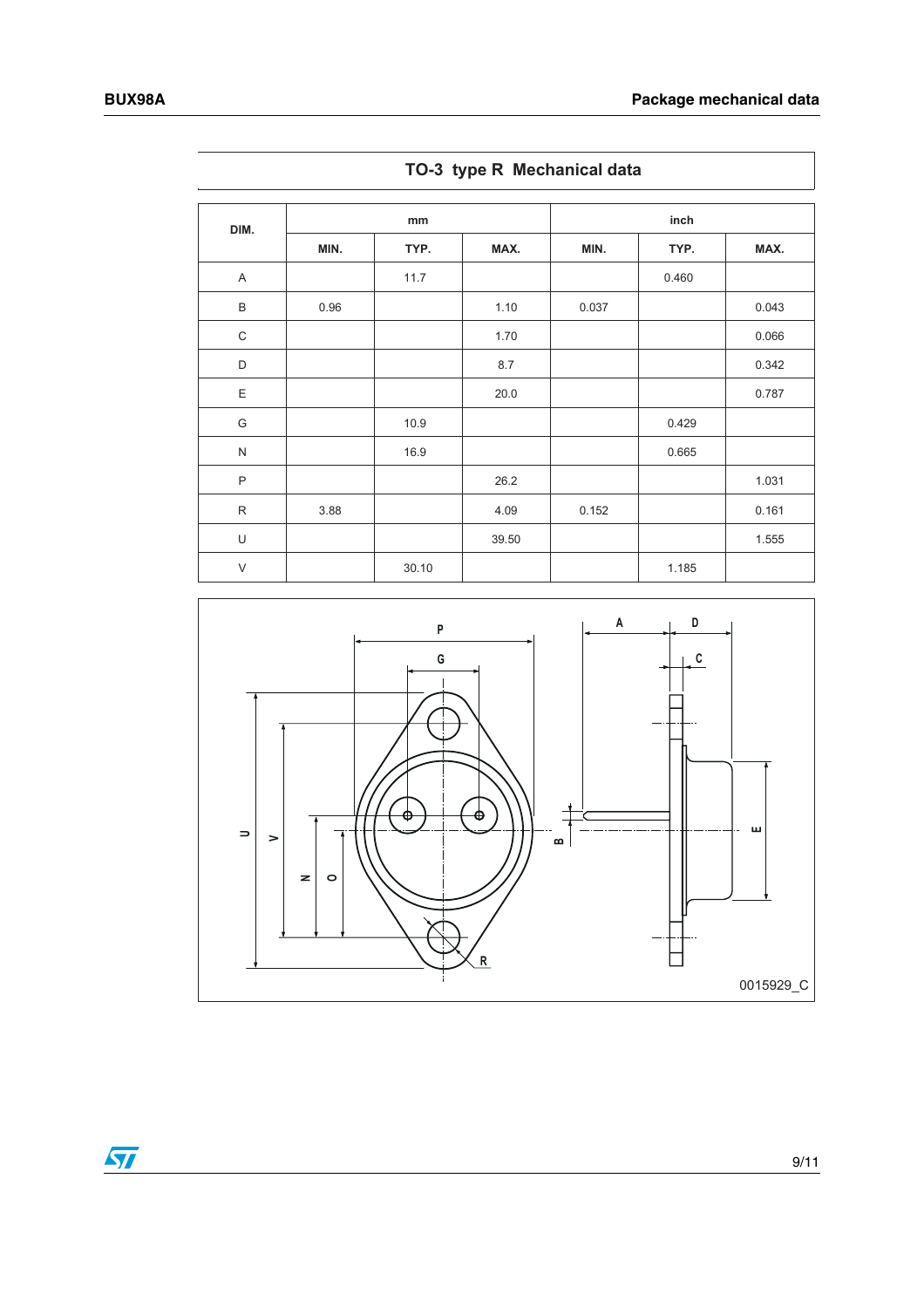# <span id="page-9-0"></span>**5 Revision history**

**Table 5. Document revision history**

| Date        | <b>Revision</b> | <b>Changes</b>                                                |
|-------------|-----------------|---------------------------------------------------------------|
| 21-Jun-2004 | 4               |                                                               |
| 24-Nov-2008 | 5               | Inserted new Section 2.1: Electrical characteristics (curves) |